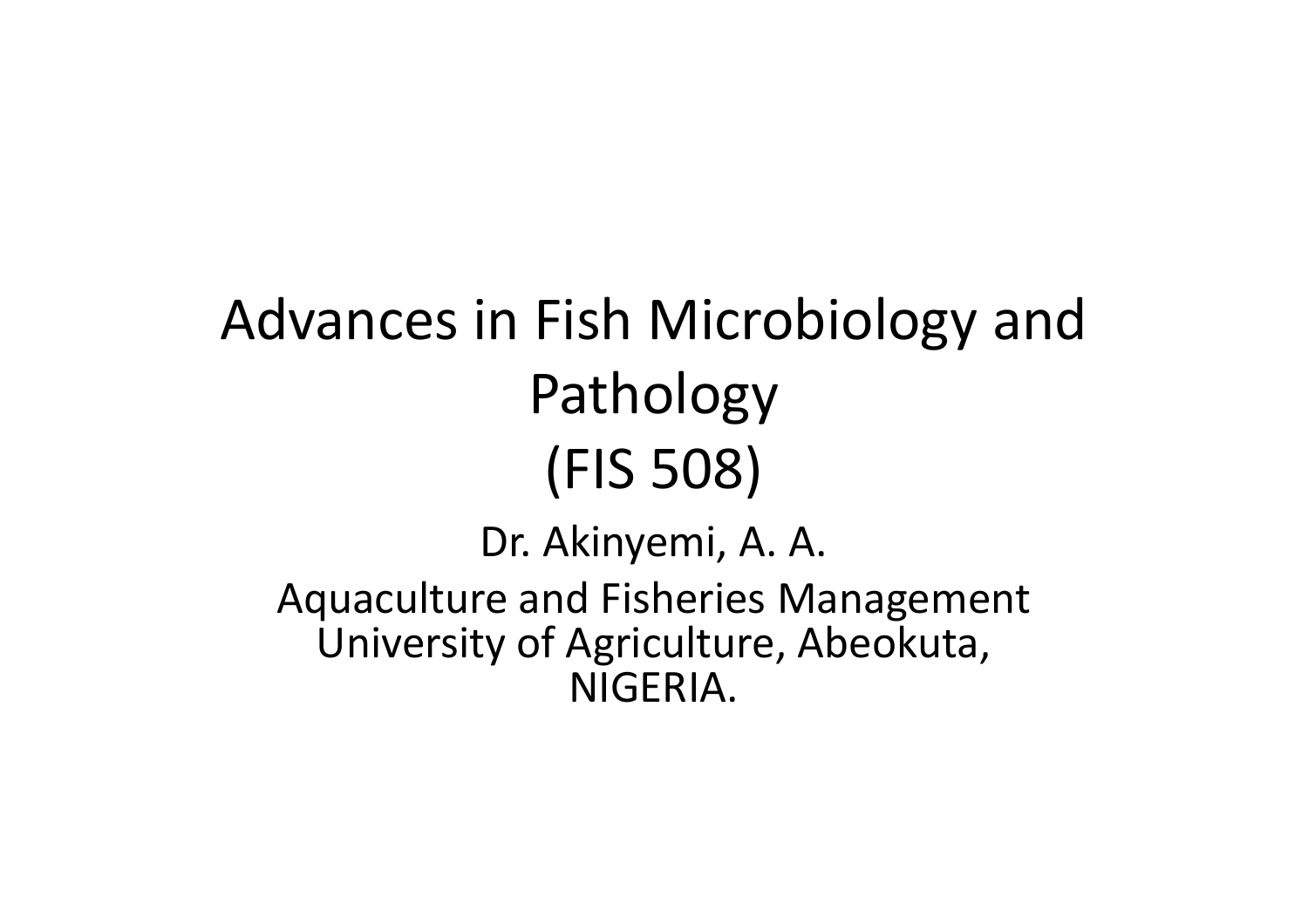#### **Microorganisms**

• Microorganisms is the existence of every minute living organisms or they are living features that can be seen with the aid of microscope, most of them are normally singlecelled while some may exist in multicellular forms.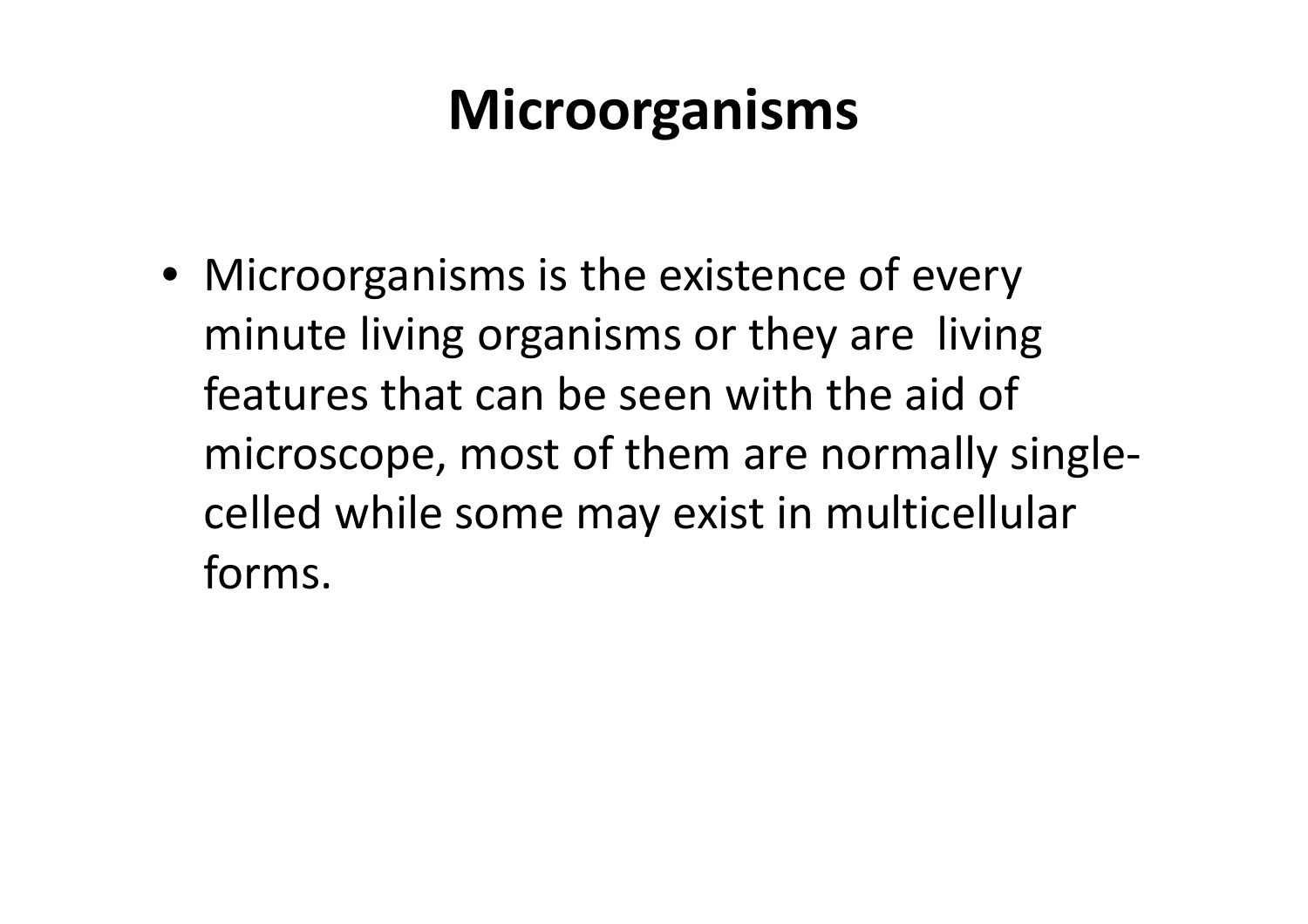- These microorganism, though minute and microscopic, are a very powerful group of creatures.
- They can make healthy animals sick, destroy plantations, decay food (e.g fish) and cause world-wide epidemic.
- Some of them however, are very useful in that they can be used for the manufacture of drugs capable of destroying harmful microorganisms while a few can convert certain fruit juices into wine, vinegar and alcohol(Ramalingam,1987).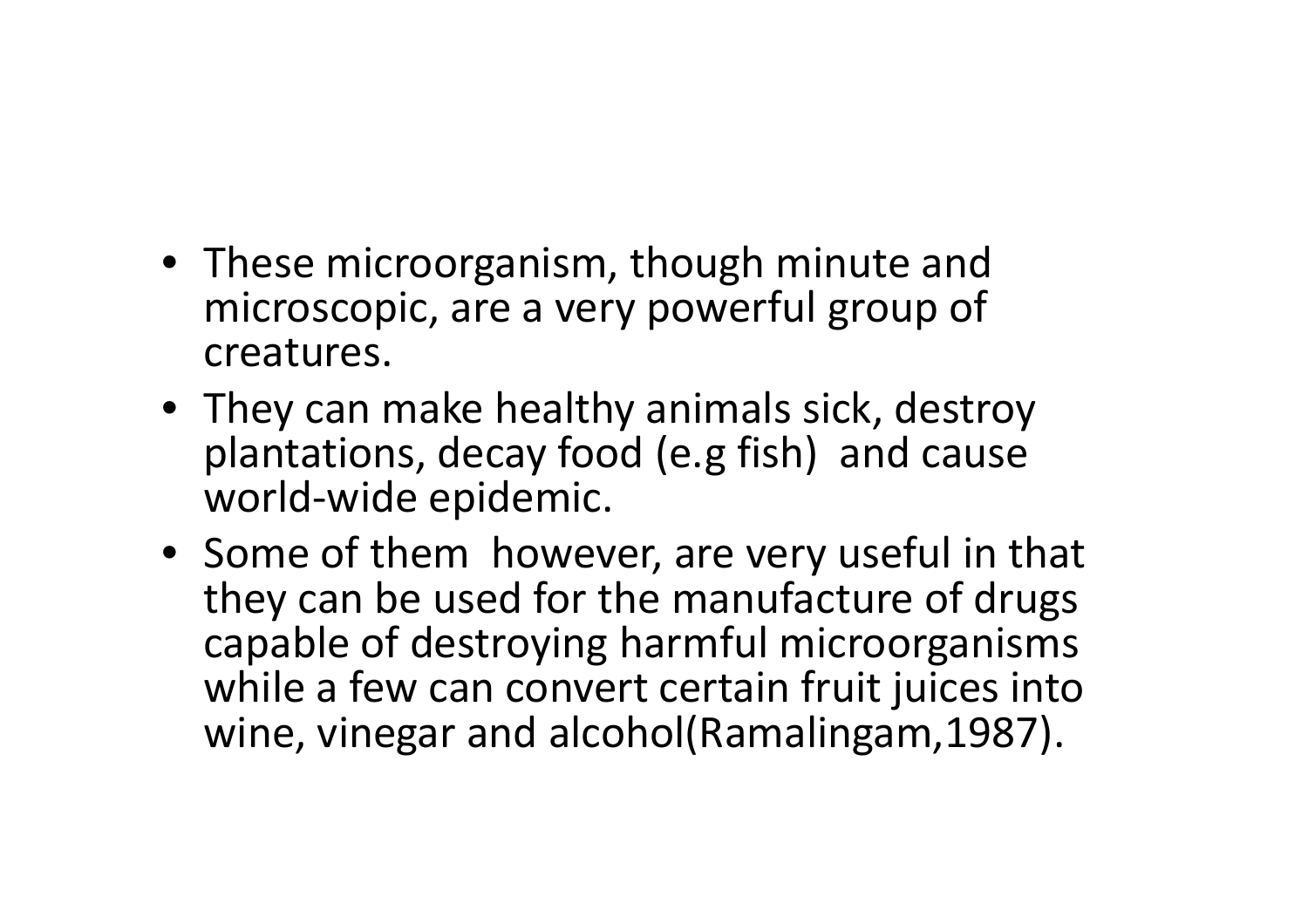- Microorganisms are found everywhere except in a vaccum that is, they are ubiquitous; on and inside living organisms.
- These organisms vary in sizes from certain algae just large enough to be seen by the naked eye to viruses which are too small to be seen by normal microscope but can be discerned by an electron microscope.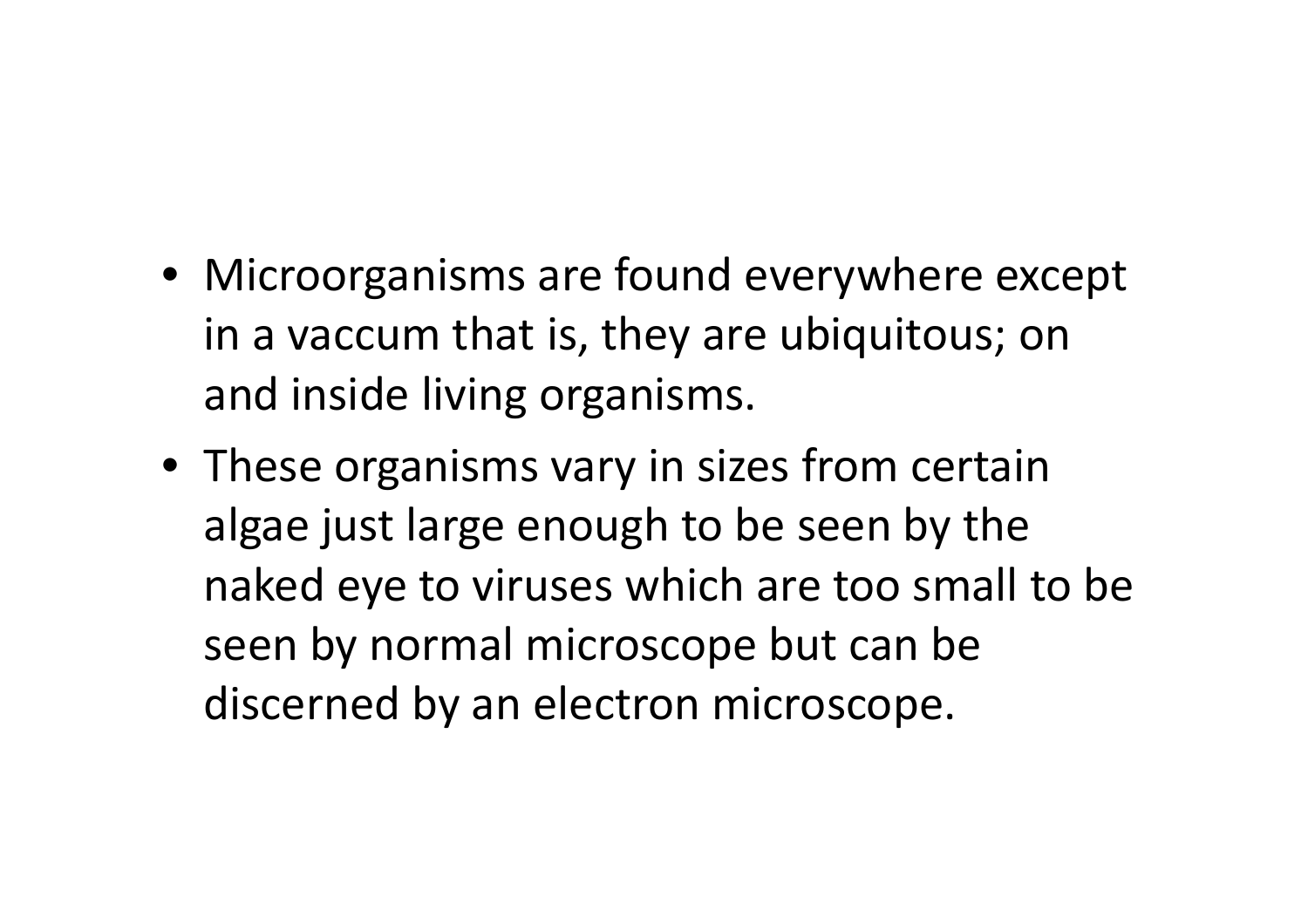- Microorganisms are chief agents of spoilage of food especially fish.
- These microorganisms responsible for food spoilage especially fish include bacteria, fungal and viruses.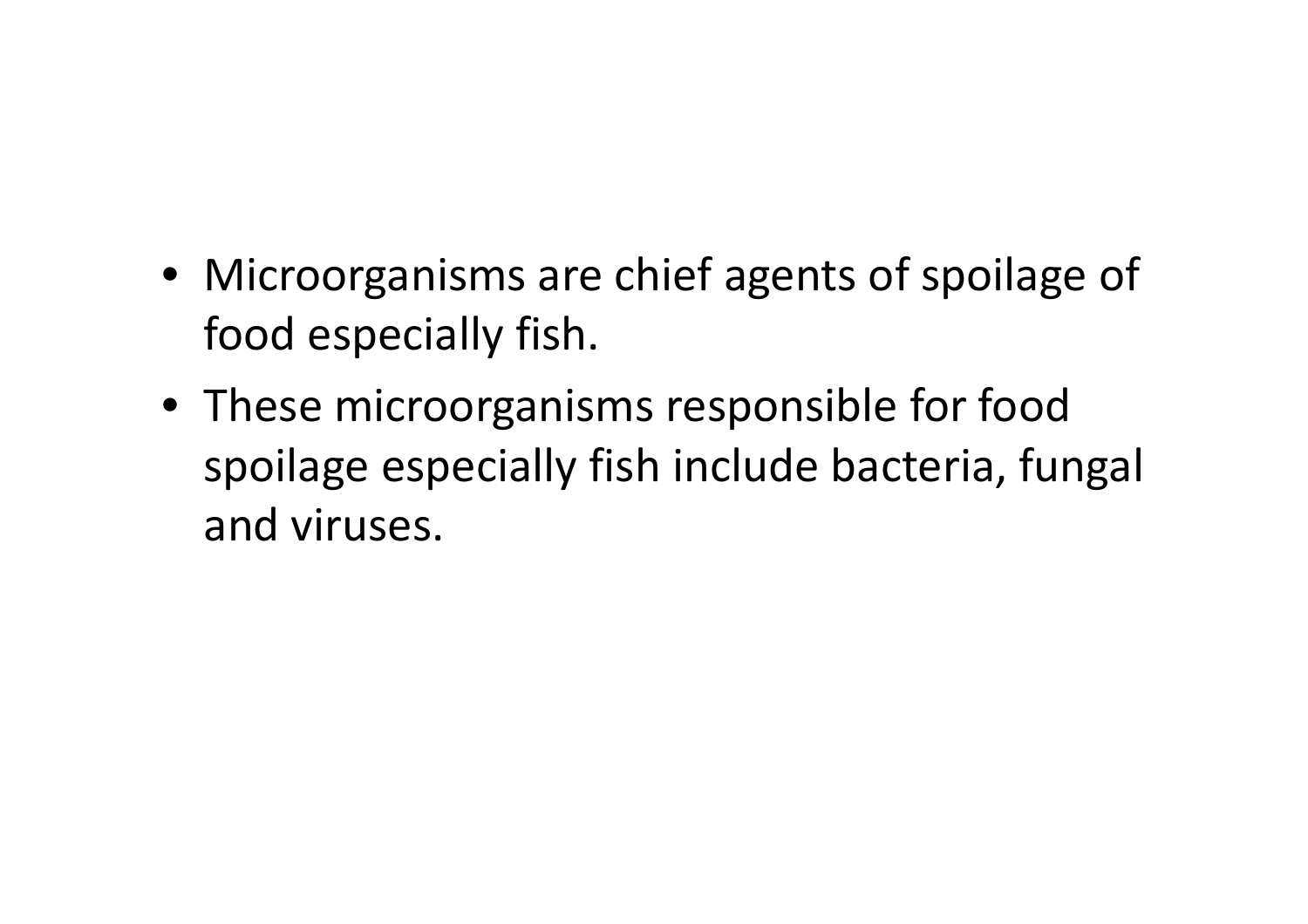### **Bacteria**

- These are unicellular microscopic organisms smaller in size than mould and yeasts
- different from one another in size and shape,
- widely distributed in the environment-air,
- water and soil,
- on the surface of all living features,
- on the moist lining of the mouth, nostril and throat and
- inside intestinal tract of almost all animals.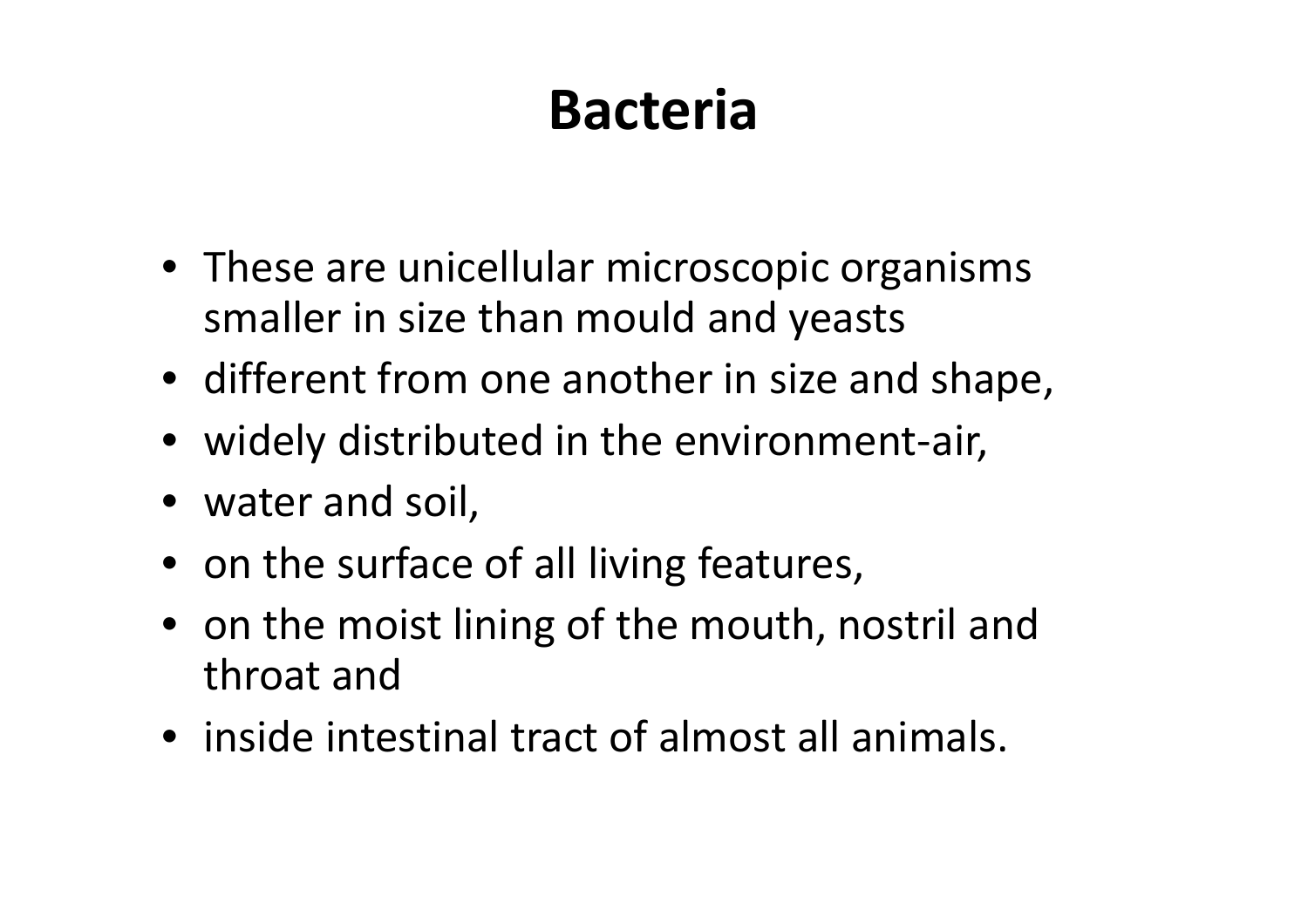- Their natural habitat is the soil.
- They are varied requirement for growth.
- Some bacteria are thermophilic; they grow best at a temperature range of 45 $^{\rm o}$ C – 55 $^{\rm o}$ C.
- Others are mesophilic which grow best at room temperature (200- 300C) and
- pyschrophilic which grow best at refrigeration temperature between  $4^0C - 10^0C$ (Shewan,1977).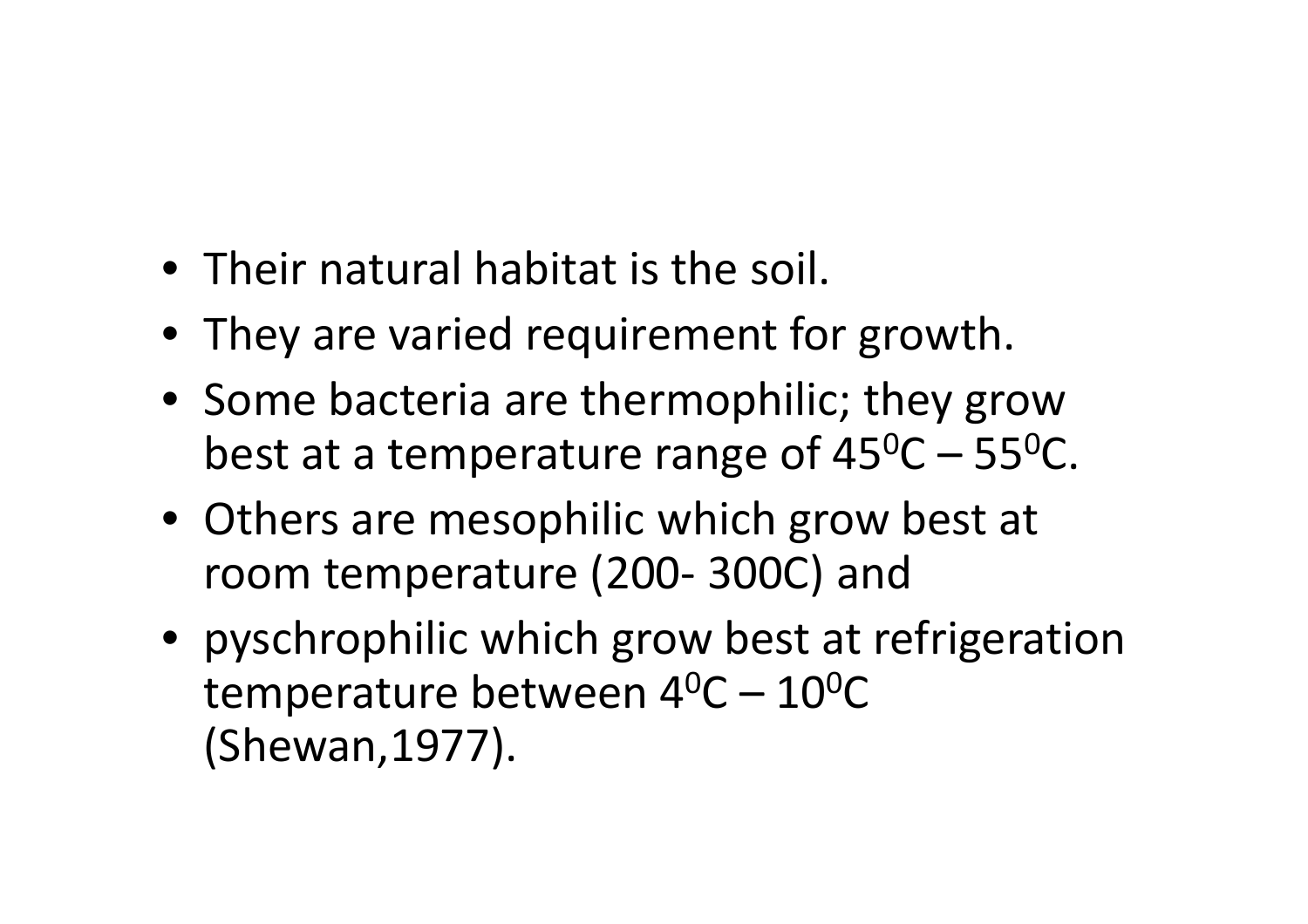- Moreso, some bacteria will grow in the presence of oxygen (aerobic)
- while other grow in the absence of oxygen (anaerobic).
- Therefore, bacteria are classified based on temperature on oxygen preference.
- Bacteria do not generally grow at low pH especially below 3.5.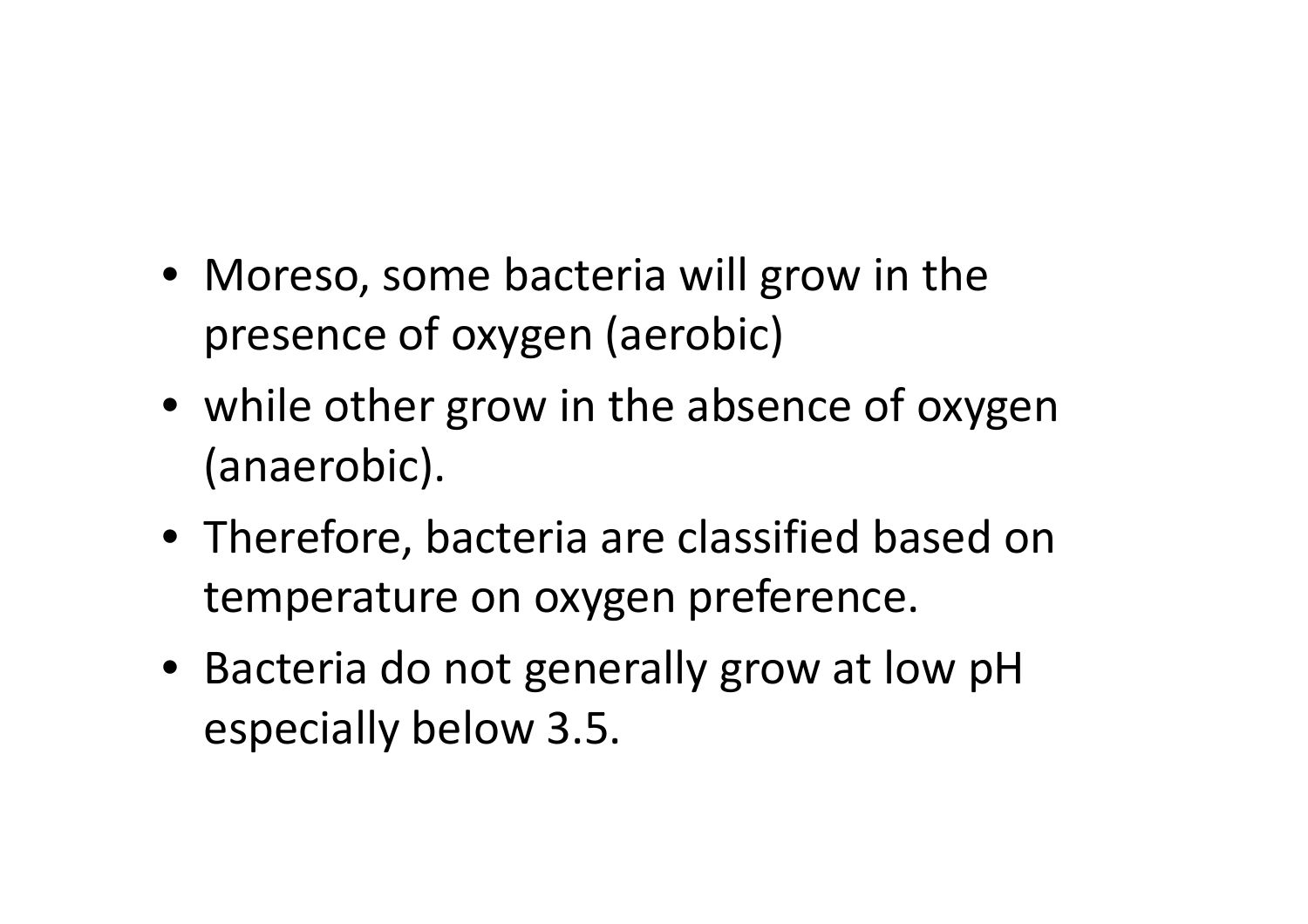- Bacteria exist in four typical shapes:
- Spherical in shape (cocci),
- cylindrical or rod shaped (bacilli),
- long coiled thread or spiral shape (spirillae) and
- comma shaped (vibrio or filamentous (Ramalingam, 1987).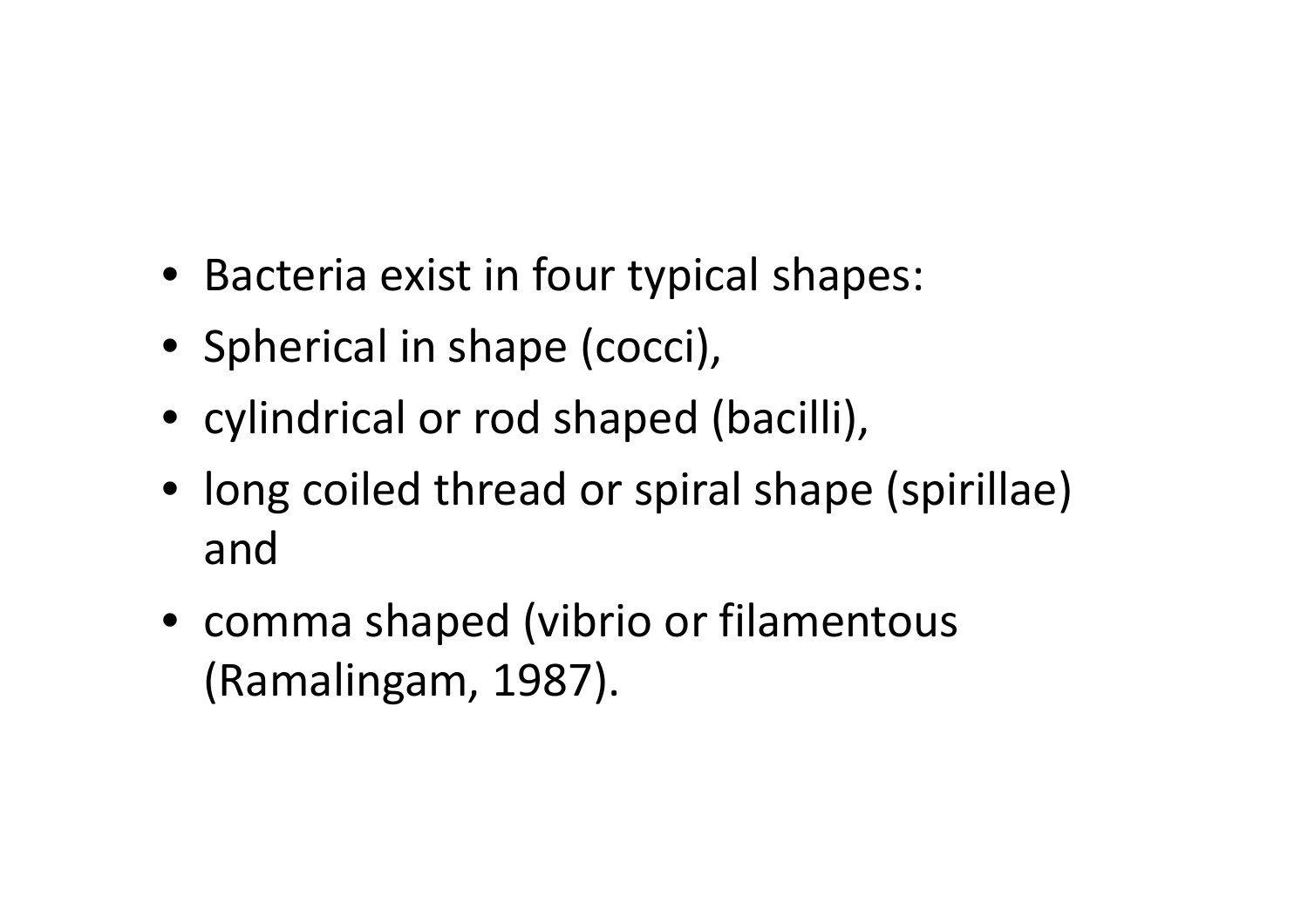- They possess cell wall which sometimes may be surrounded by capsule or slime layer.
- Some bacteria are motile (capable of movement) through the use of flagella.
- They normally produce asexually by a process of binary fission.
- Bacteria spore with a very resistance bodies are produced for protection in unfavourableenvironment.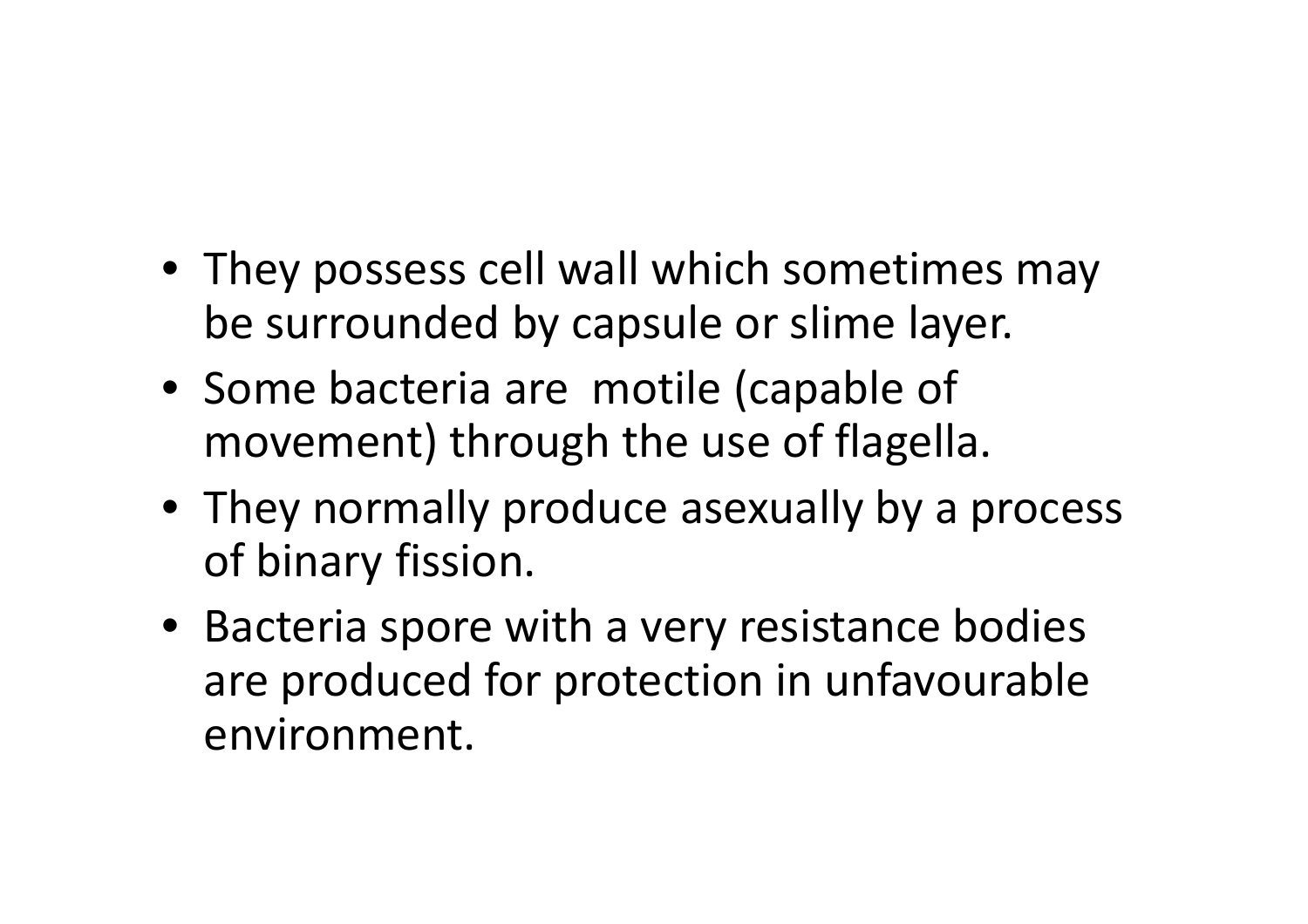## **Fungi**

- These are microscopic plant, most of which are multicellular
- although yeast and some aquatic species are unicellular.
- Fungi living in a variety of habitat aquatic rangesto moist situation on land however,
- some of them are able to withstand drier/dried condition e.g *Aspergillus sp*, Penicillum spp).
- Fungi by nature are heterotrophic organisms that is they require an organic source of carbon for energy and depend upon this source for their life.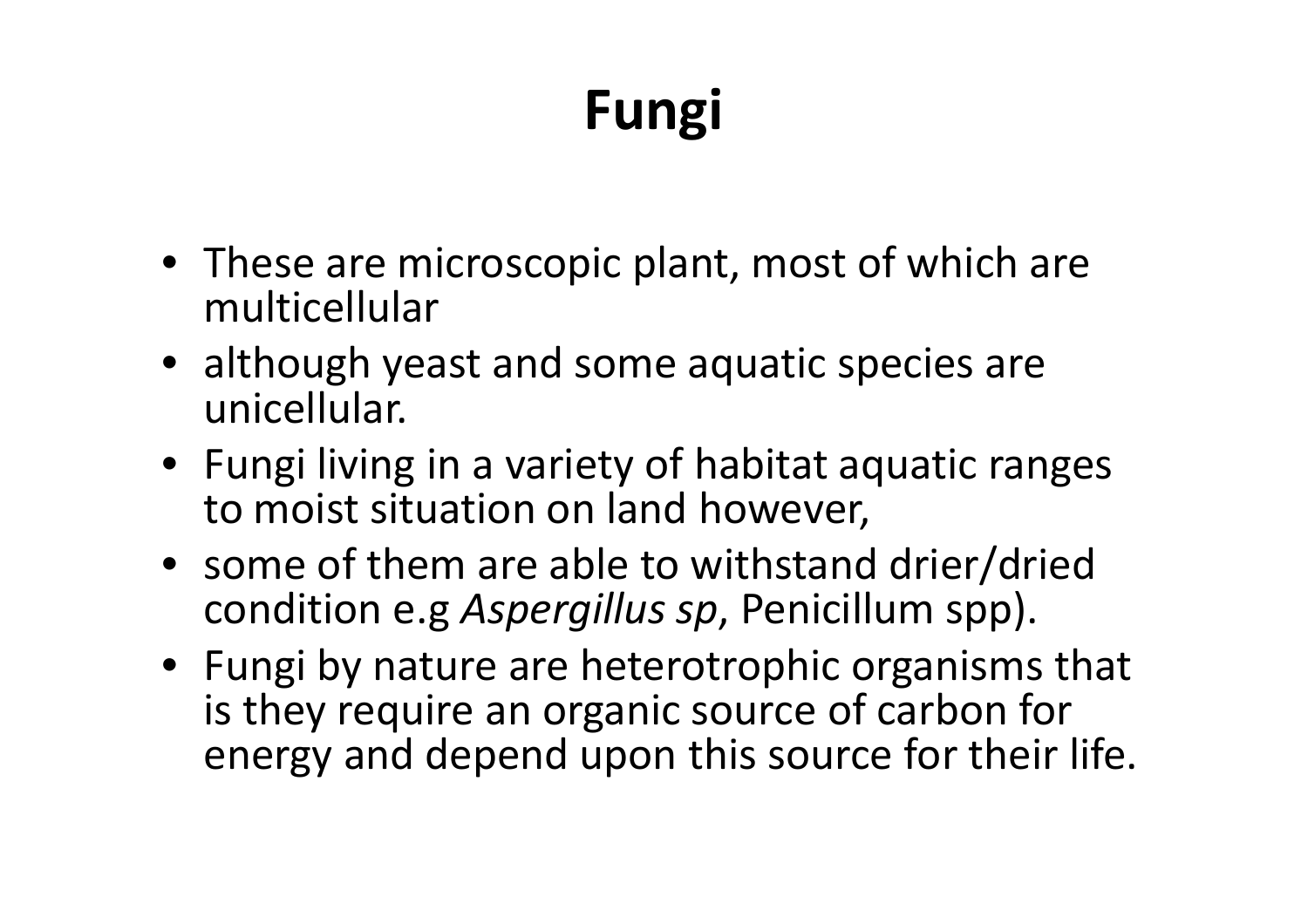- Some fungi can be found feeding on non-living organic matter that is, dead or decaying organic matter called saprophytes (this is important for food spoilage).
- Many other fungi obtain their organic nutrient from the host and live as parasites.
- Some are also plants and animal pathogens they cause diseases (Young et al., 1984).
- The two main group of fungi important in food spoilage are mould and yeast which is made up of single cell.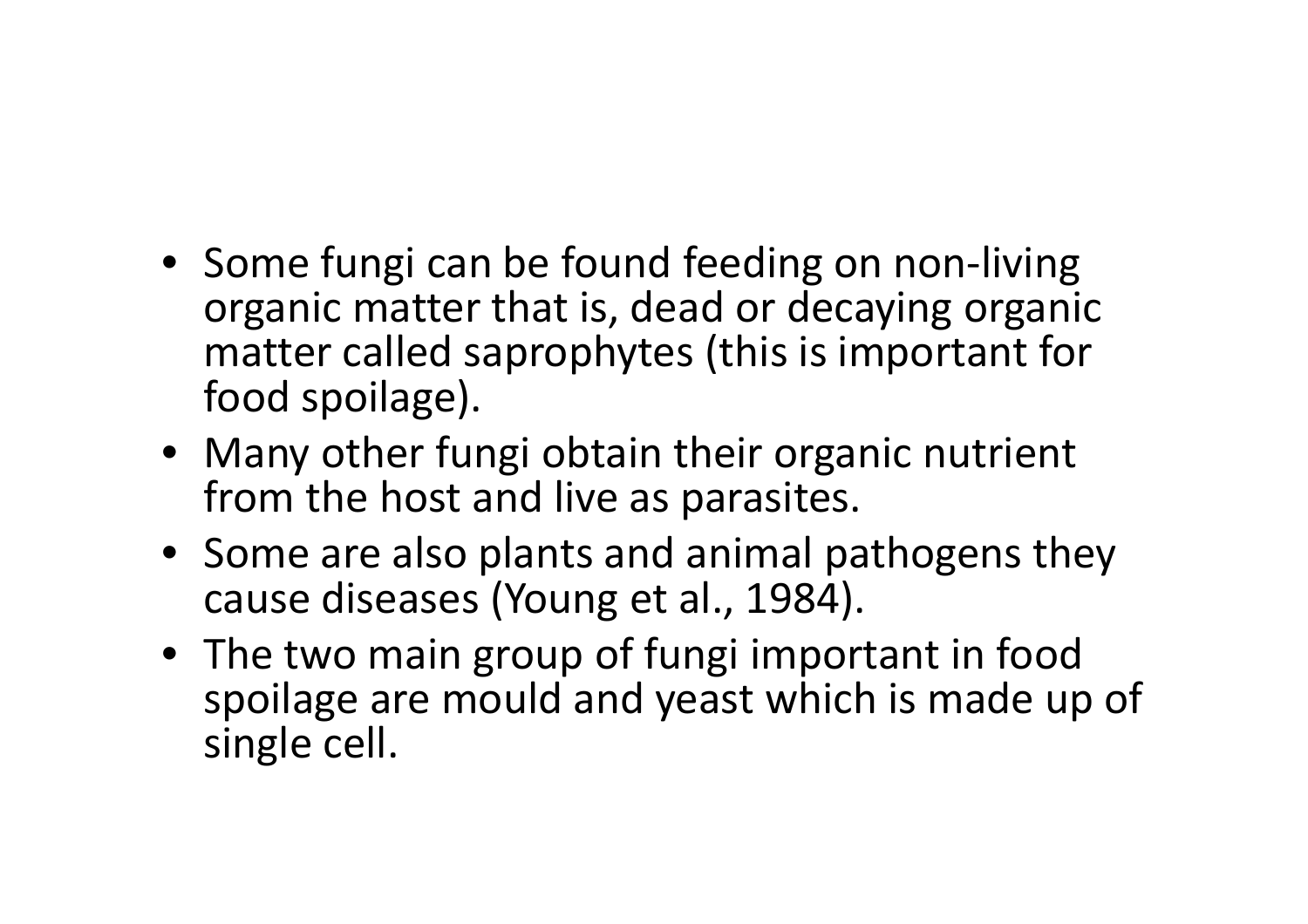#### **Laboratory Investigation of Microorganisms Associated Fish Production**

- 2 grams of a particular size/quality of sample will be aseptically taken and homogenized in 18mls of sterile distilled water using sterile mortar and pestle under hood.
- These will be taken as the original stock culture of the feed sample.
- The procedure will be repeated to get the original stock culture for other feed samples.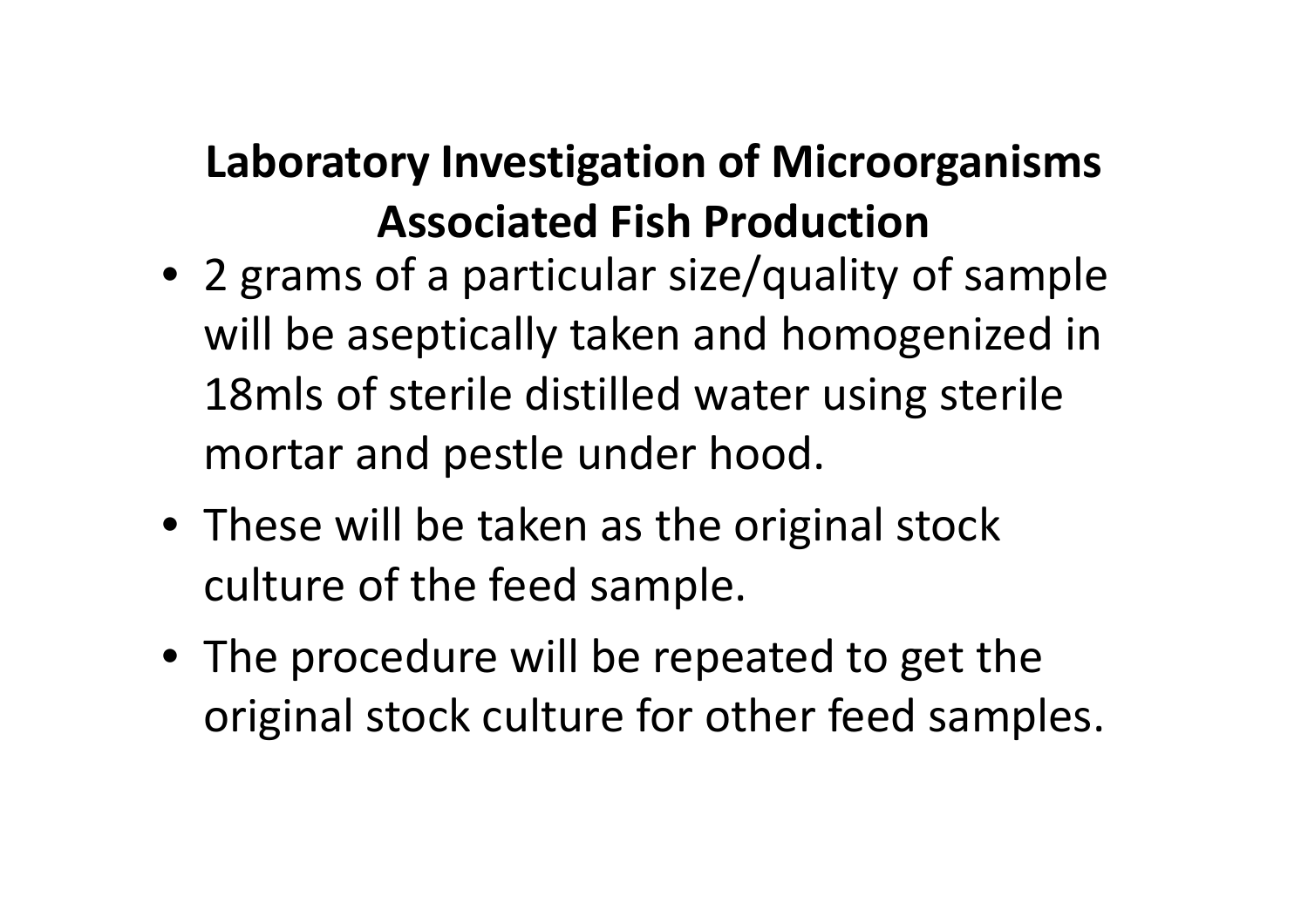#### **Laboratory Analysis**

- **Preparation of Glass-Wares and working areas**
- Materials such as glass wares and media will be sterilized before use.
- The glass wares including test tubes, pipette's, petri dishes, bijou bottles will be washed with detergent, rinsed thoroughly with clean tap water and allowed to air dry before sterilizing in the hot air oven at 160<sup>0</sup>C of an hour.
- The media will be sterilized and bench working areas swabbed with cotton wool soaked in ethanol to sterilize before any microbiological analysis was carried out to avoid contamination.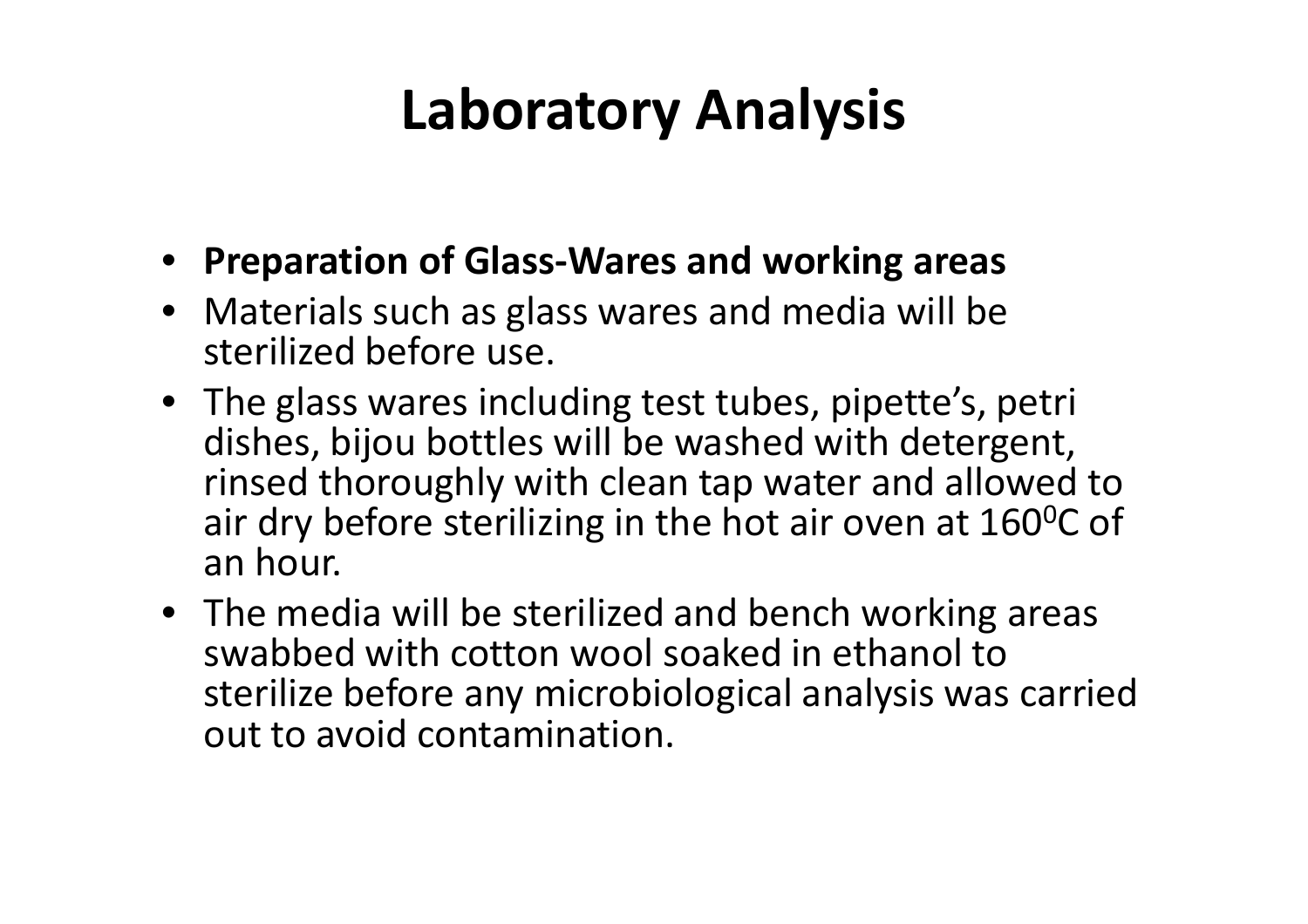# **Microbiological Analysis**

- Samples from each category will be taken to the laboratory for microbiological analysis.
- 2ml of a particular section will be aseptically taken and homogenized in 20mls of sterile distilled water.
- These will be taken as the original stock culture of each category.
- The procedure will be repeated to get the original stock culture for other categories.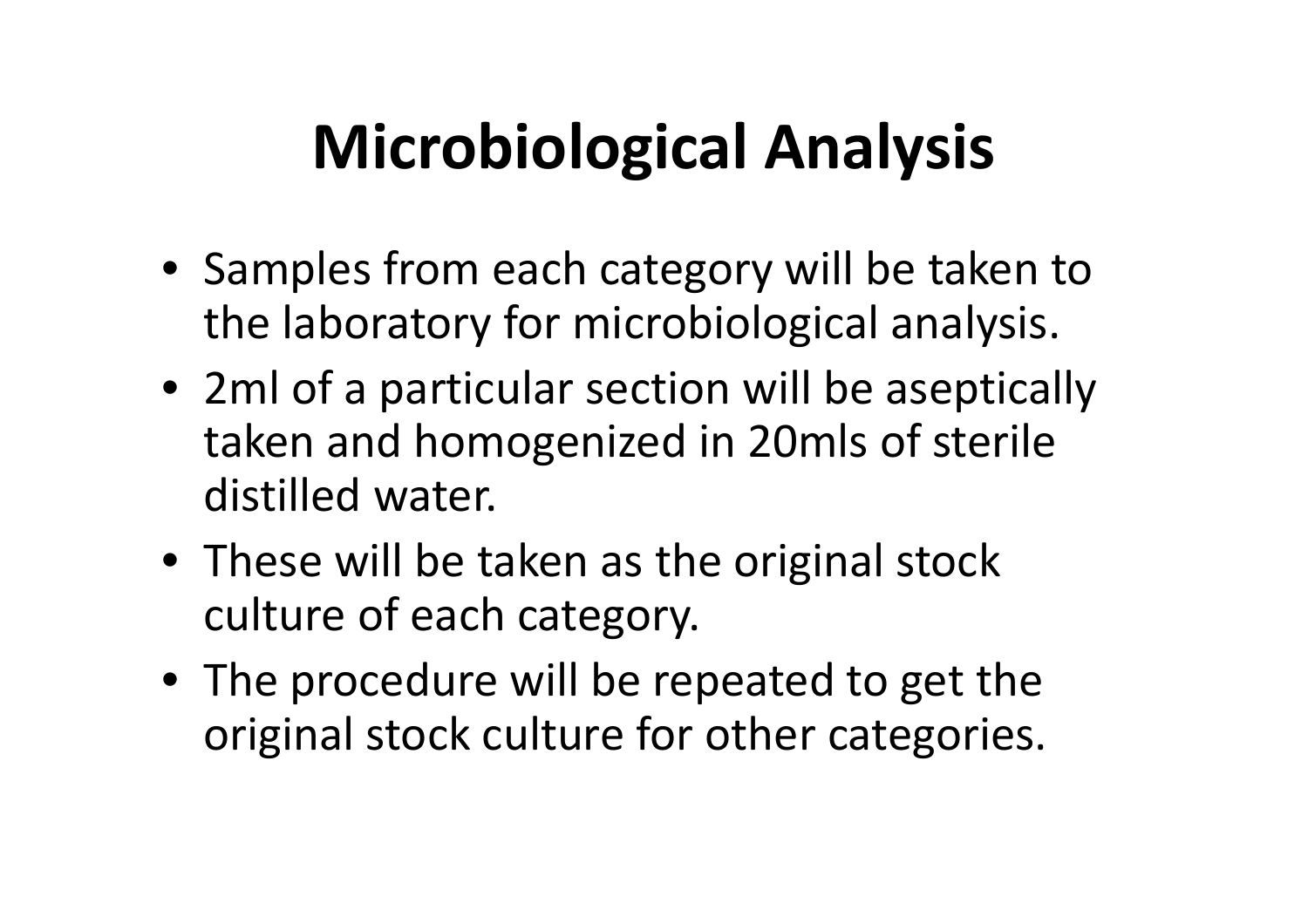## **Preparation of the serial dilution of each fish sample stock culture**

- Each of the original stock culture will be serially diluted as follows:
- 1ml of the original stock solution will be aseptically poured into 9ml sterile distilled water and mixed thoroughly to give  $10^{-1}$  dilution of original stock culture. 1ml of dilution  $10^{-1}$  of the original stock culture will be aseptically poured into another tube of 9ml sterile distilled water to give 10ml of 10-2 dilution of the original stock culture.
- Repeating the above procedure dilutions of  $10^{-3}$ ,  $10^{-4}$ , and 10<sup>-5</sup> will be obtained.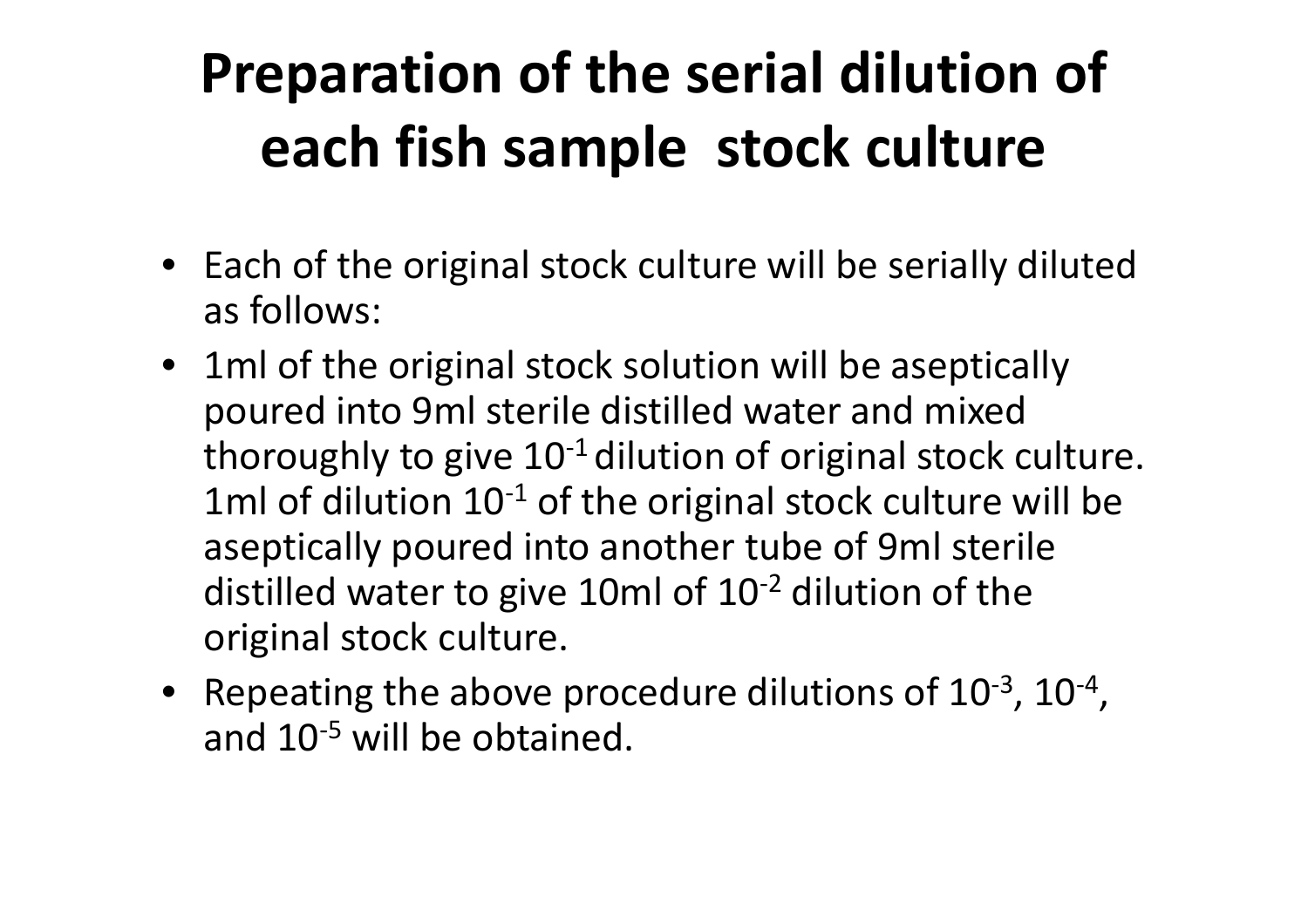### **Viable Bacterial count on Nutrient Agar**

- The pour plate technique will be employed.
- 0.5ml of dilution  $10^{-1}$  of the stock culture will be introduced into each of three sterilized Nutrient agar plates.
- Sterile molten nutrient agar at about 45<sup>o</sup>C will be added and then mixed thoroughly and allowed to set undisturbed.
- The set agar plates will be incubated at 37<sup>o</sup>C for 24 hours. This procedure will be repeated using dilutions 10-2, 10-3, 10-4 and 10-5.
- Finally, the number of colonies per plate will be counted and recorded.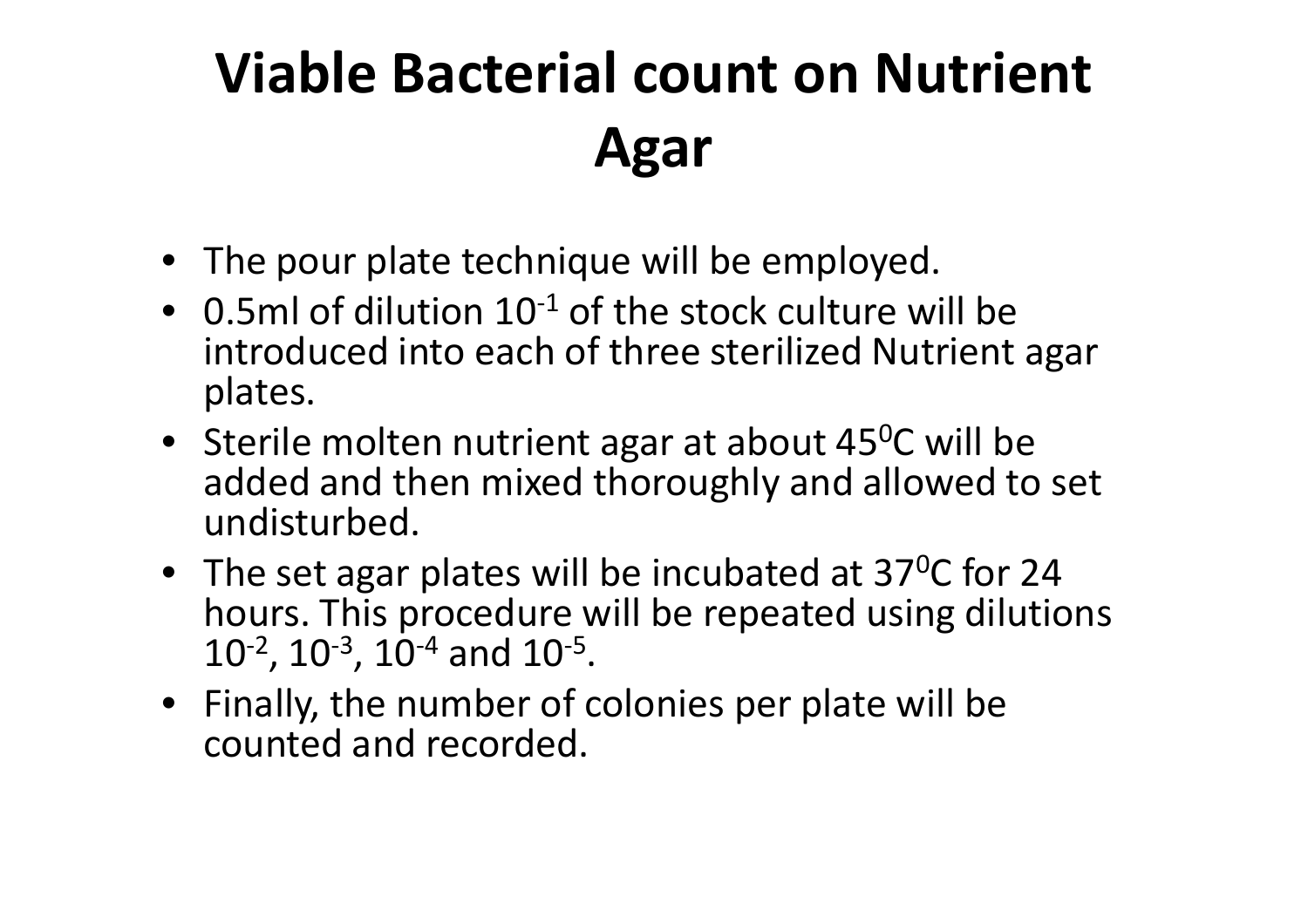### **Isolation of Microorganisms from the stock culture**

- A loopful each of the stock culture will be inoculated into a sterile Nutrient Agar and a sterile Potato Dextrose Agar plates.
- The Nutrient Agar plate will be incubated at 37<sup>0</sup>C for 24 hours while the Potato Dextrose Agar plate will be incubated at 25<sup>0</sup>C for 3-7 days for microbial growth.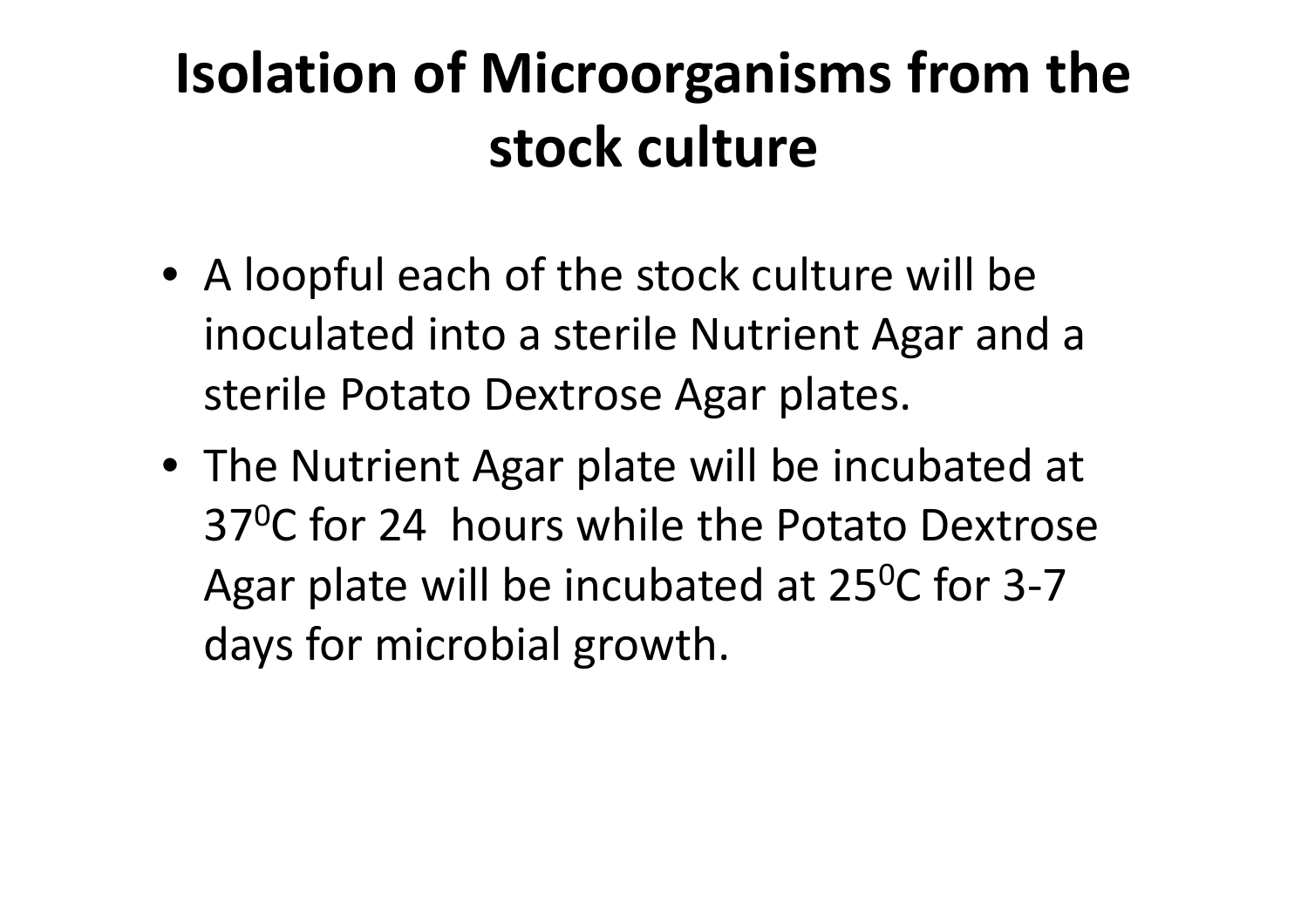#### **Purification of micro-organisms**

- Purification of bacteria: Characteristics colonies from original culture on Nutrient agar plates will be picked by sterile platinum wire loop and streaked to isolate on sterile Nutrient agar, MacConkey agar and Blood agar plates for purity.
- Distinct colonies will be gram stained to know the gram reaction and recorded.
- These isolates will be transferred to their appropriate agar slants, labeled and incubated at 37<sup>0</sup>C for 24 hours for growth after which they will be kept in the refrigerator at 4 $^0$ C for identification.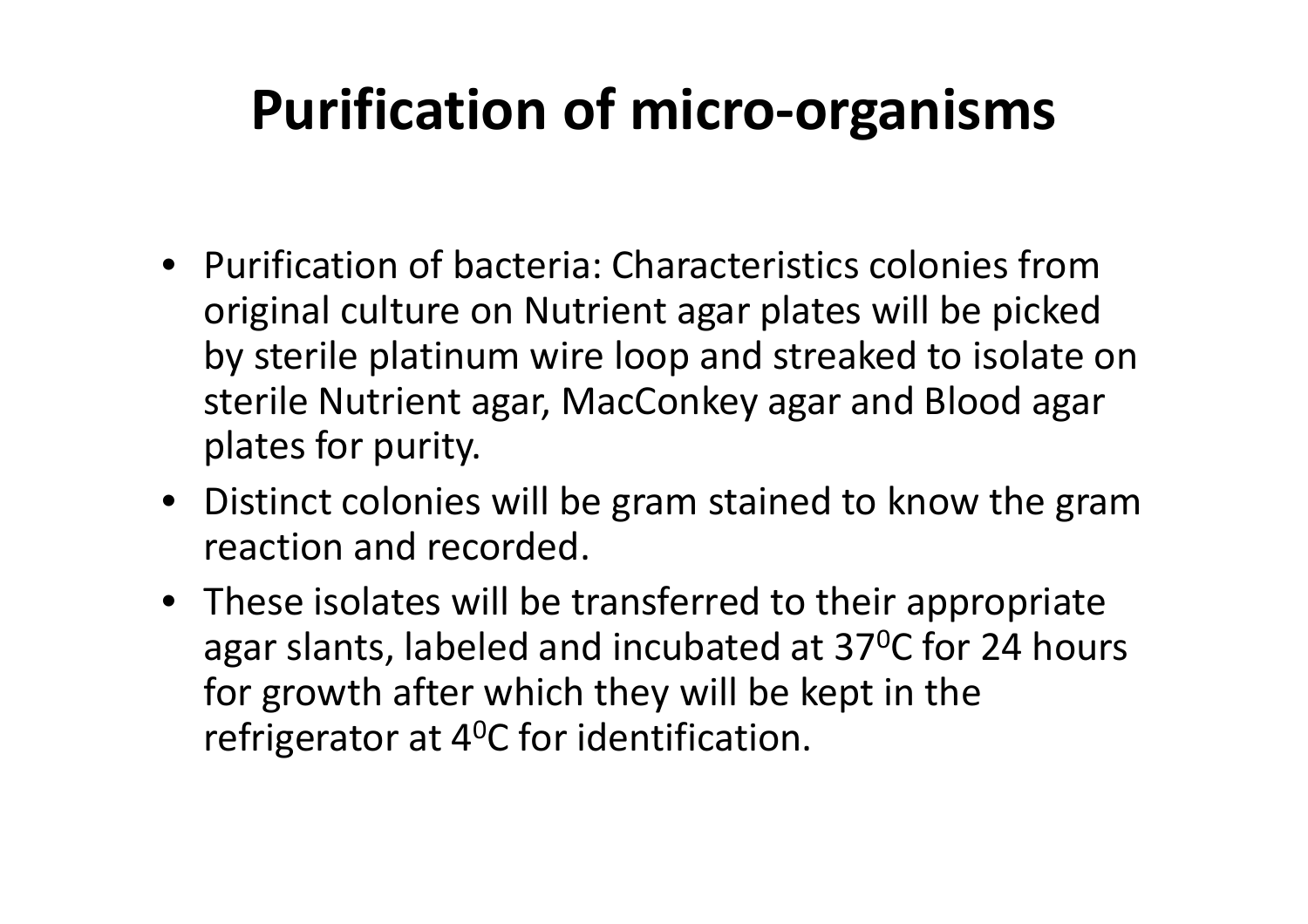### **Purification of mould**

- Characteristic colonies of moulds will be picked with a sterilized wire loop
- and inoculated into a freshly prepared Potato Dextrose Agar incubated at 25<sup>o</sup>C for 3-7 days for purification.
- Pure mould isolates will be observed for colonial characteristics and kept on Potato Dextrose agar slants for identification.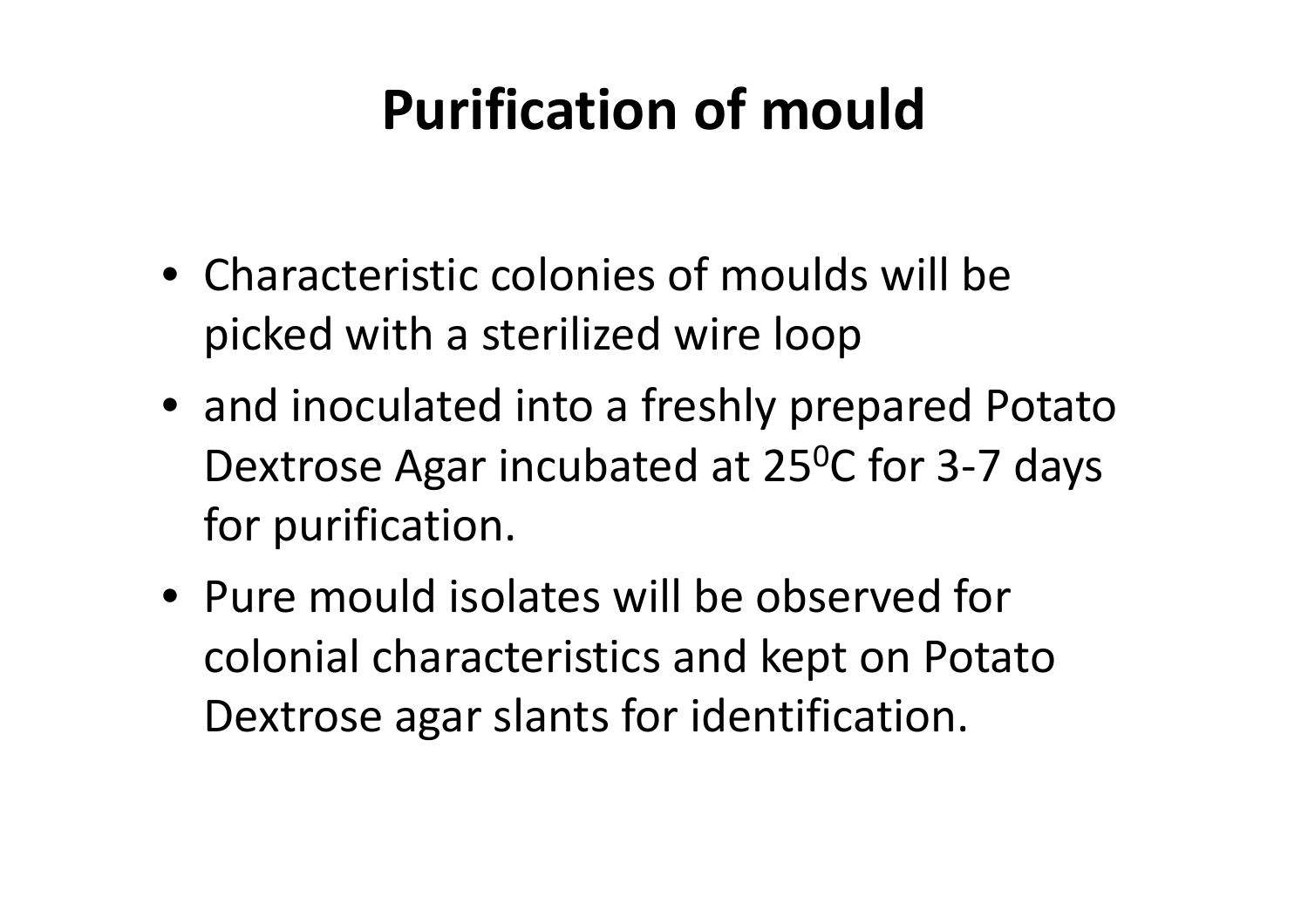### **IDENTIFICATION**

- Staining: All the isolates will be transferred from the slants into appropriate agar plates
- and incubated appropriately and used for identification.
- Identification of bacteria: each pure bacterium isolated will undergo the following tests.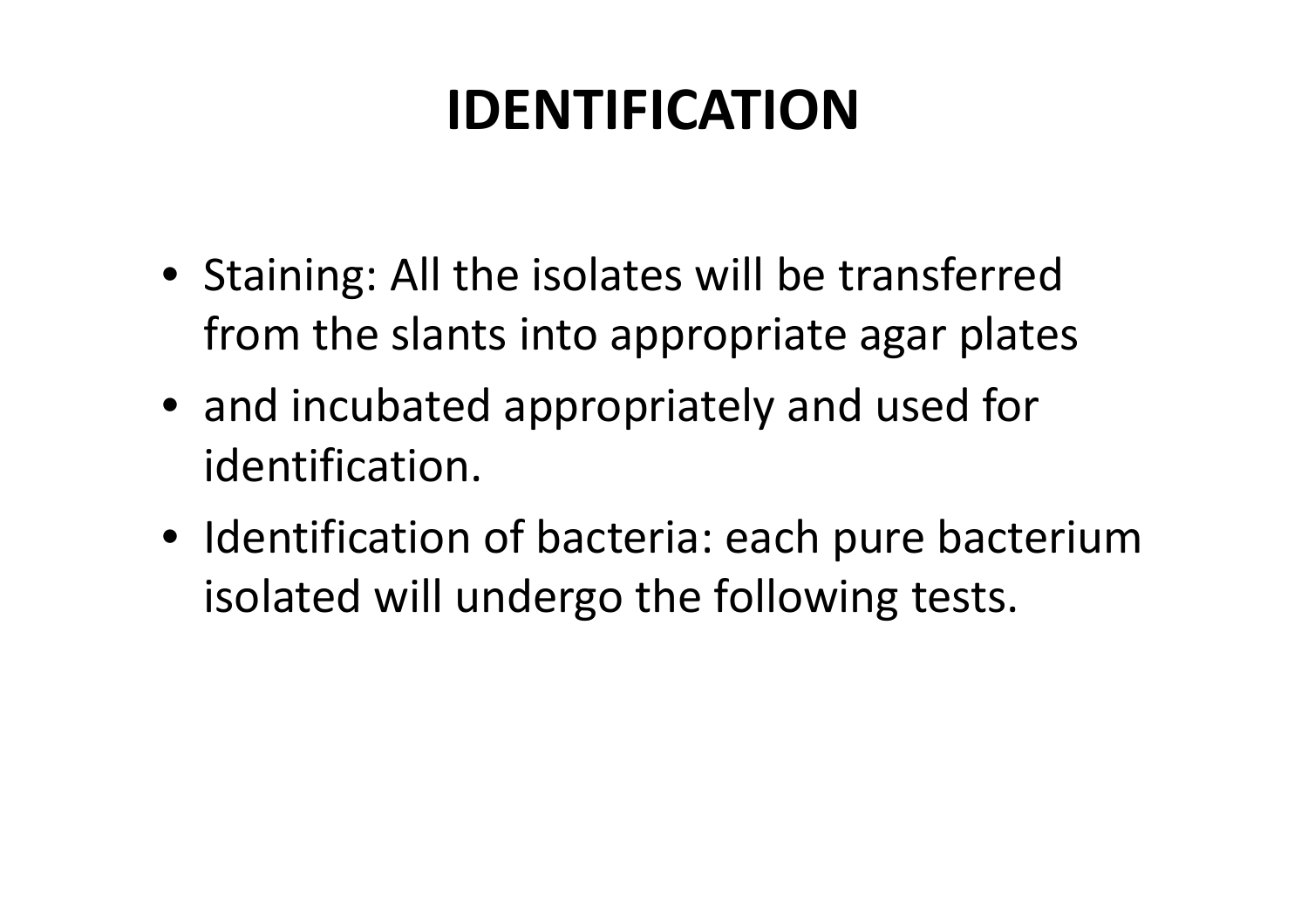## Gram's staining

- A very small drop of distilled water will be placed on a clean slide.
- The inoculating wire loop will be sterilized by flaming it until it is red hot in the blue flame ofa Bunsen burner.
- The loop will be allowed to cool and a small portion of distilled water on the slide and spread into a thin smear along the slide.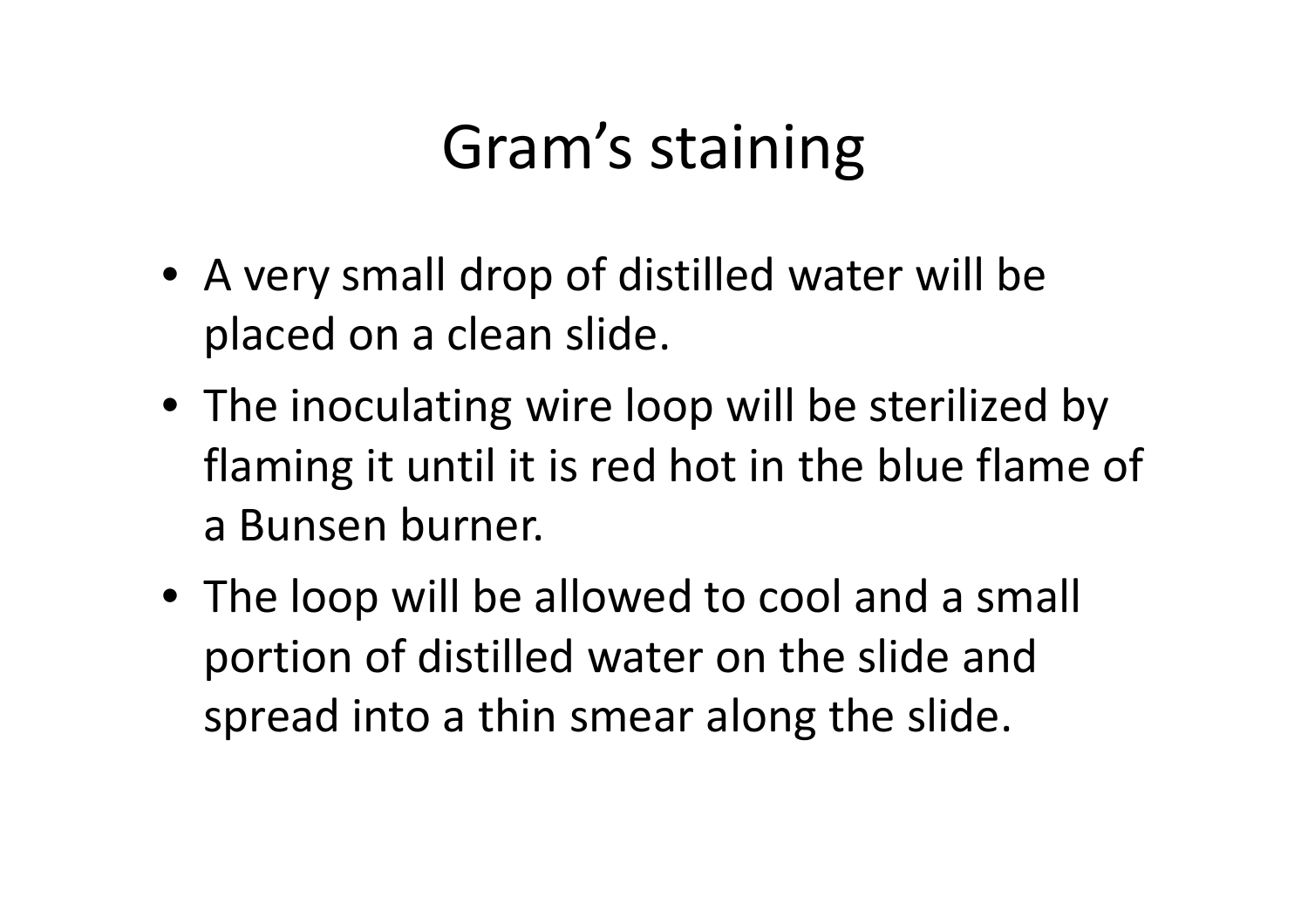- $\bullet$  The smear will be allowed to air dry and heat fixed briefly over flame.
- The smear will be stained with 1% crystal violet for 60 seconds
- and washed with distilled water
- $\bullet$  this will be stained with Lugols iodine for 60 seconds and washed with distilled water.
- $\bullet$  The slide will be decolourised rapidly with 75% alcohol and washed off immediately with distilled water.
- $\bullet$  The slide will finally be flooded with counter stain-Safranine for 30 seconds and washed off with distilled water and air dried.
- This will then be observed under the microscope with the aid of oil immersion lens (100 objective lens).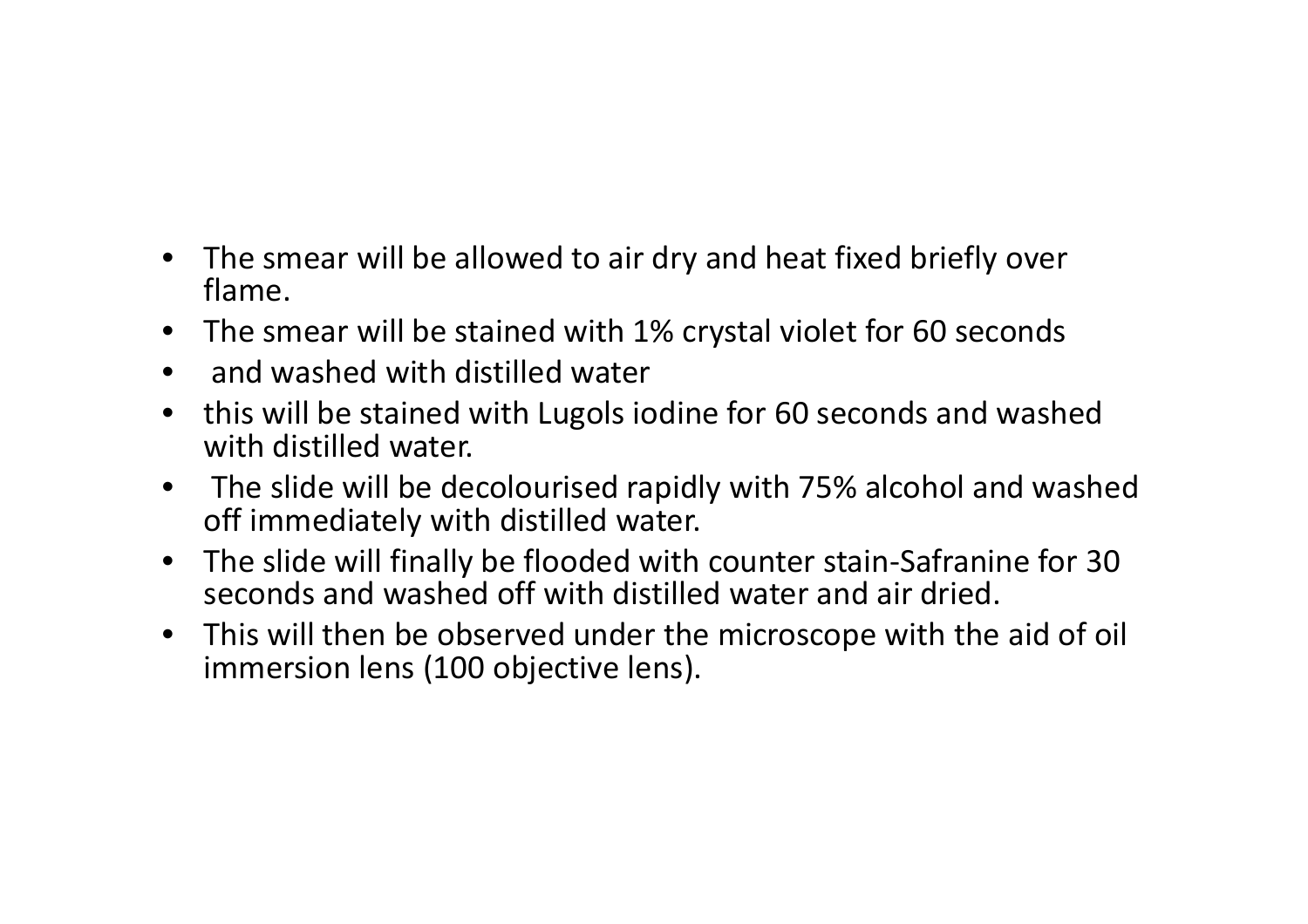- Capsule staining: Grown micro-organisms will be picked with sterile needle and will be mixed with a drop of sterile distilled water to make a smear which will be allowed to air dry.
- The dry smear will be fixed by passing over Bunsen flame.
- The smear will then be covered with crystal violet stain.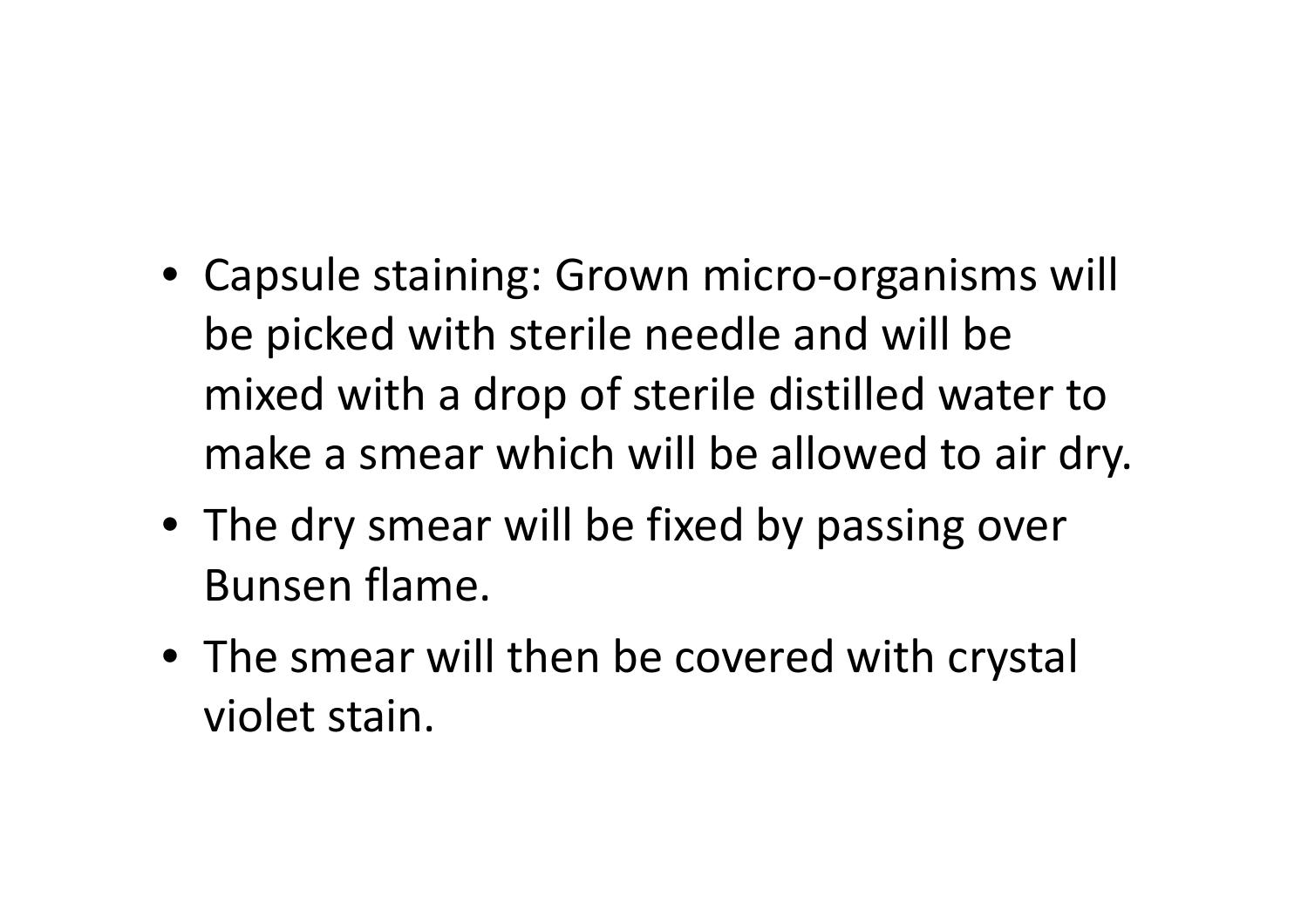- Heat will be applied gently with the steam just began to rise, and then left to stain for 1 minute.
- The stain will be washed off with copper-sulphatesolution.
- The back of the slide will be wiped clean and placed on a draining rack for the smear to air dry.
- The smear will then be observed microscopically under x 100 objective lens to look for capsules which appeared pale blue with bacteria cells stained dark purple.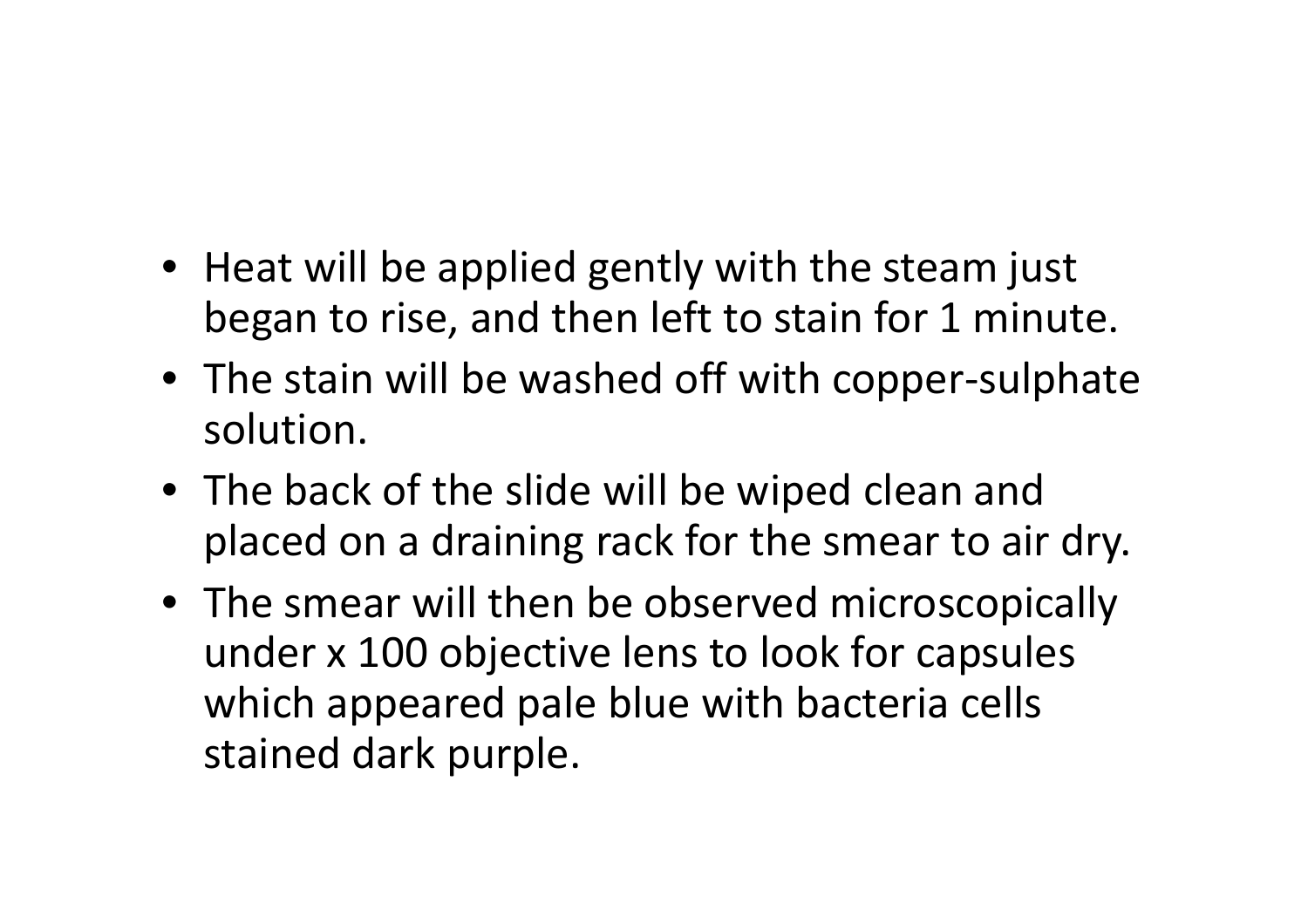### Spore staining

- A drop of distilled water will be placed on a clean slide and a small loopful of organisms will be added, aseptically using sterile wire loop and mixed then spread out into a thin smear.
- It will then be covered with 2 drops of Ziel-Nelson Carbol Fuschin solution for 5 minutes after which it will<br>he desels wissel with OFM alsolo lifes 2 minutes and be decolourised with 95% alcohol for 2 minutes and
- counter stained with Noeflers methylene blue for 1 minute.
- Thereafter, it will be washed and air dried.
- The spores appeared red and the bacteria bodies (vegetative form) appeared blue.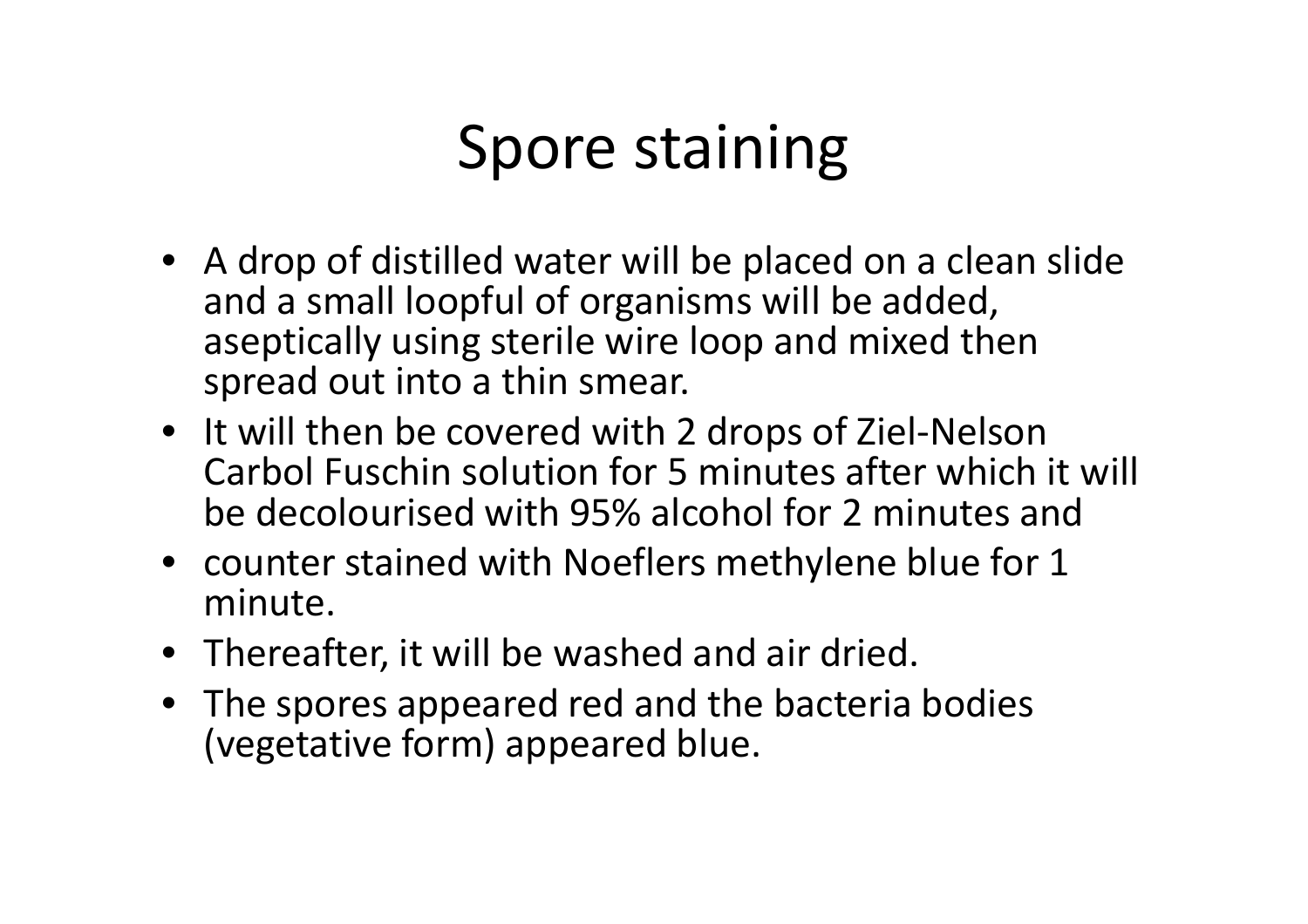## **Mould Staining (Methylene-Blue Staining)**

- A drop of methylene blue stain will be put on a clean slide and with the aid of an inoculating needle, a small portion of mycelium will be removed from the mould culture and placed on the drop of methylene blue.
- The mycelium will be spread very well on the slide with the aid of two mounted needles.
- Gently, a cover slip will be lowered on it, excess liquid wipe off by putting the slide between two filter papers and applying a gentle pressure around the cover slip.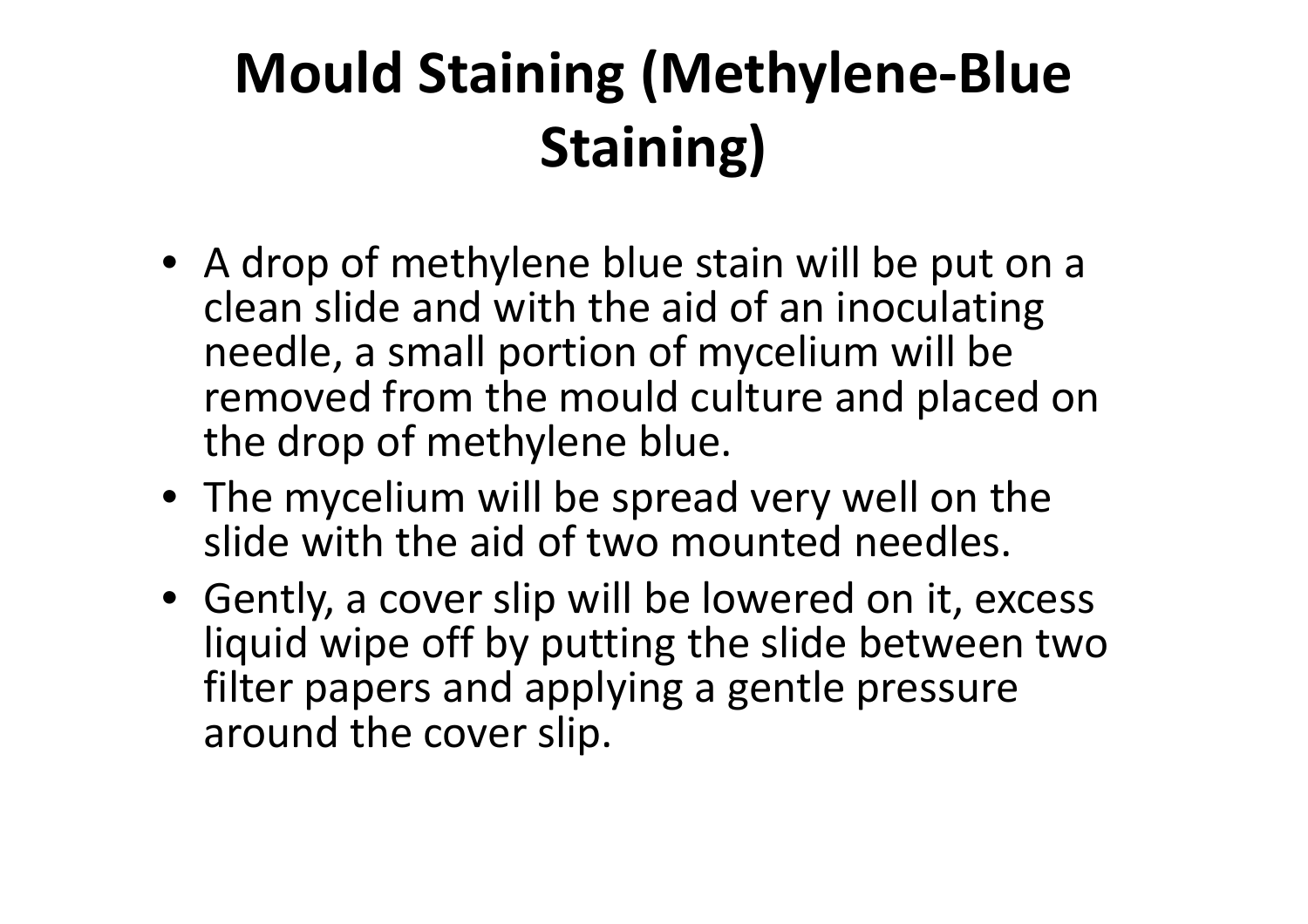#### **Biochemical Tests**

- Catalase Test
- Coagulase Test
- Citrate Utilization Test
- Urease test
- Nitrate Reduction Test
- Indole Reaction
- Oxidase reaction
- Hydrogen Sulphide Production
- Gelatin Hydrolysis
- Voges Proskauer
- Sugar utilization